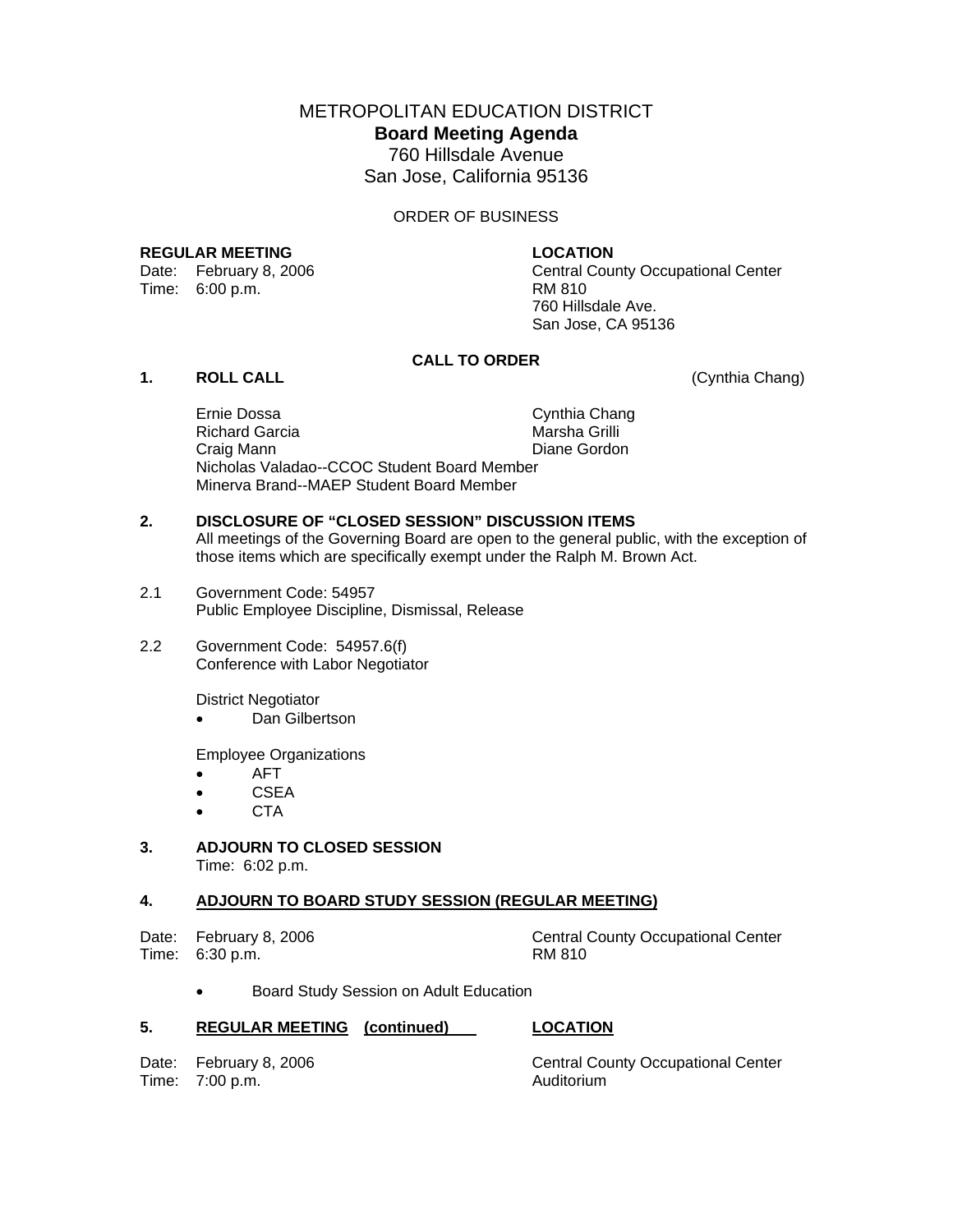**7.** REPORT OF CLOSED SESSION ACTIONS **CONSTANT (Cynthia Chang) 8. ADOPT AGENDA** (Cynthia Chang) **9. STUDENT BOARD MEMBERS' REPORTS Example 20** (Cynthia Chang) Nicholas Valadao \_\_\_ Minerva Brand **10. SPECIAL ORDER OF BUSINESS** (Tim Hallett) The Superintendent will update the Board on special projects or may request that individuals be allowed to present an item out of order on the agenda to accommodate

## **11. PUBLIC PRESENTATIONS & REPORTS**

11.1 Public Comments (Cynthia Chang)

their schedules.

This portion of the agenda provides an opportunity for members of the public to directly address the Governing Board on any item of interest to the public; however provisions of the Brown Act preclude any action being taken on any item not appearing on the posted agenda for action. Time limits allocated to the public testimony are 2 minutes for individuals and 5 minutes for organizations.

## **12.0 APROVAL OF MINUTES** (Cynthia Chang)

12.1 Action Item: Approval of Minutes of Regular Board Meeting, January 18, 2006.

### **13.0 CONSENT CALENDAR**

All matters listed under the Consent Calendar are considered by the Governing Board to be routine and will be enacted in one motion. There will be no discussion of these items prior to the time the Board considers the motion, unless members of the Board or the Superintendent request specific items to be discussed and/or removed from the Consent Calendar.

The Superintendent recommends approval of Consent Calendar items 13.1.1 through 13.2.4

**\* \* \* \* \* \* \* \* \* \* \* \* \* \* \* \* \* \* \* \*** 

## **13.1 BUSINESS AND FINANCIAL FUNCTIONS**

- 13.1.1 Action Item: Approve December Board Warrant Approval List (Paul Hay)
- RECOMMENDATION: That the Governing Board approve the following warrant registers: #92663550-#92663607, dated January 4, 2006; #92665630-#92665703, dated January 9, 2006; #92667522-#92667569, dated January 12, 2006; #92668714-#92668749, dated January 17, 2006; #92669988- #92670047, dated January 19, 2006; #92670440-#92670449, dated January 20, 2006; #92671598, dated January 24, 2006

## **(Budget Source: As indicated on Warrant Registers)**

13.1.2 Action Item: Accept Donations (Paul Hay)

RECOMMENDATION: That the Governing Board accept the donations on behalf of the district.

**6. PLEDGE OF ALLEGIANCE** (Diane Gordon)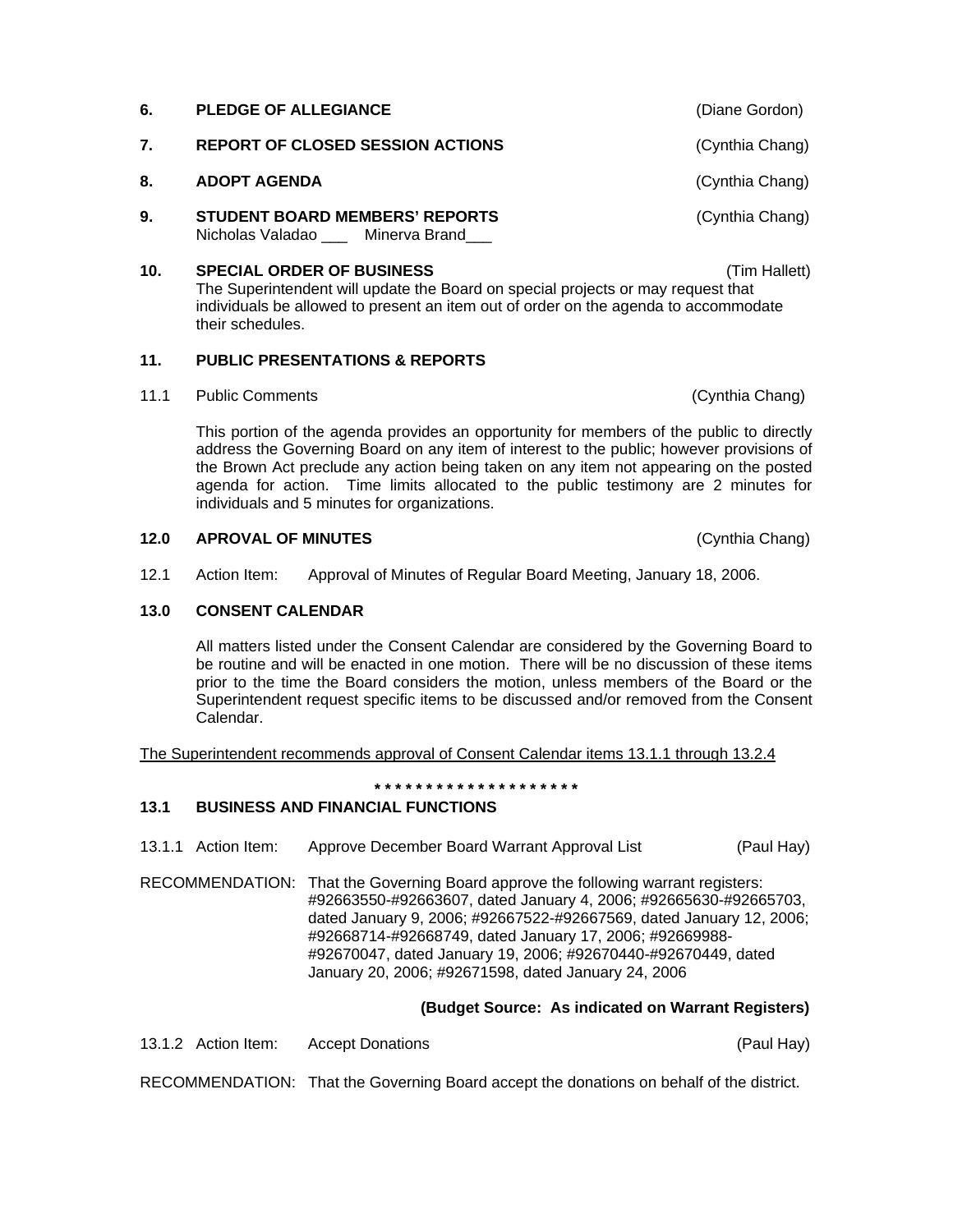## **13.2 PERSONNEL**

13.2.1 Action Item: Classified Personnel (Dan Gilbertson)

RECOMMENDATION: That the Governing Board approve the regular election and the position resignation. **(Budget Source: Fund 110)** 

13.2.2 Action Item: Certificated Personnel (Dan Gilbertson)

RECOMMENDATION: That the Governing Board approve hiring two new Hourly Certificated Teachers (AFT) for the 2005-06 school year.

- **(Budget Source: Fund 110)**
- 13.2.3 Action Item: Administrative Personnel (Dan Gilbertson)

RECOMMENDATION: That the Governing Board approve the out-of-class increment. **(Budget Source: Fund 110)** 

(Dan Gilbertson)

13.2.4 Action Item: Approve Director of Instruction and Accountability Job Description

RECOMMENDATION: That the Governing Board approve the revised Job Description for Director of Instruction and Accountability.

## **13.3 INSTRUCTIONAL AND STUDENT FUNCTIONS**

# **\* \* \* \* \* \* \* \* \* \* \* \* \* \* \* \* \* \* \* \***

## **END OF CONSENT ITEMS**

## **14.0 INFORMATION ITEMS** (Paul Hay)

14.0.1 Information Item: Review of Governor's January Proposal for the 2006-07 State Budget

RECOMMENDATION: That the Governing Board review the information provided on the Governor's proposal for the 2006-07 state budget.

14.0.2 Information Item: P-1 Attendance Update & Annual Projections (Paul Hay)

RECOMMENDATION: That the Governing Board accept the 2005-06 report on P1 Attendance and Annual Projections

## **END OF INFORMATION ITEMS**

## **15.0 ACTION ITEMS AND REPORTS**

## **15.1 BOARD AND ADMINISTRATIVE FUNCTIONS**

## **15.2 BUSINESS AND FINANCIAL FUNCTIONS**

15.2.1 Action Item: Monthly Budget Update (Paul Hay)

RECOMMENDATION: That the Governing Board approve the budget changes included in the Monthly Budget Update for the period ended 1/31/06.